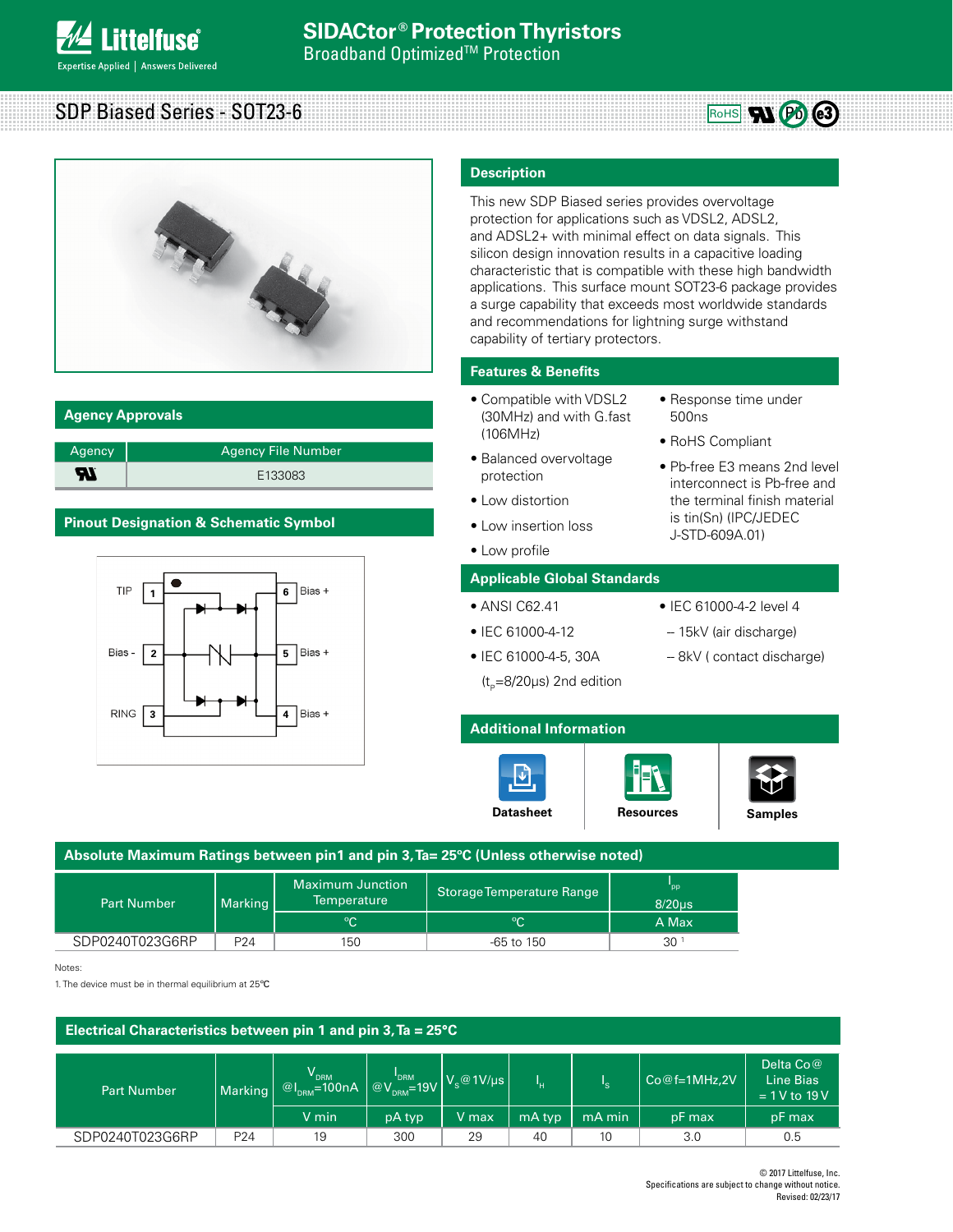# **SIDACtor ® Protection Thyristors**

**Broadband Optimized<sup>™</sup> Protection** 



## **V-I: Characteristics**



# **Surge Ratings**

|               | "PP                                                    |
|---------------|--------------------------------------------------------|
| <b>Series</b> | $1.2/50 \mu s$ <sup>1</sup> /8/20 $\mu s$ <sup>2</sup> |
|               | A min                                                  |
|               | 30                                                     |

Notes:

1 Voltage waveform in µs

2 Current waveform in µs

- Peak pulse current rating (I<sub>PP</sub>) is repetitive and guaranteed for the life of the product that<br>remains in thermal equilibrium.<br>- The component must be in thermal equilibrium at 25°C.

# **Thermal Information**

| <b>Parameter</b>                         | Rating         | <b>Units</b>      |
|------------------------------------------|----------------|-------------------|
| Storage Temperature Range                | $-65$ to $150$ | $^{\circ}$ $\cap$ |
| Maximum Junction Temperature             | 150            | $\circ$ $\sim$    |
| Maximum Lead Temperature (Soldering 10s) | 260            | $\hat{ }$         |

**Typical capacitance against line voltage (without external bias)**

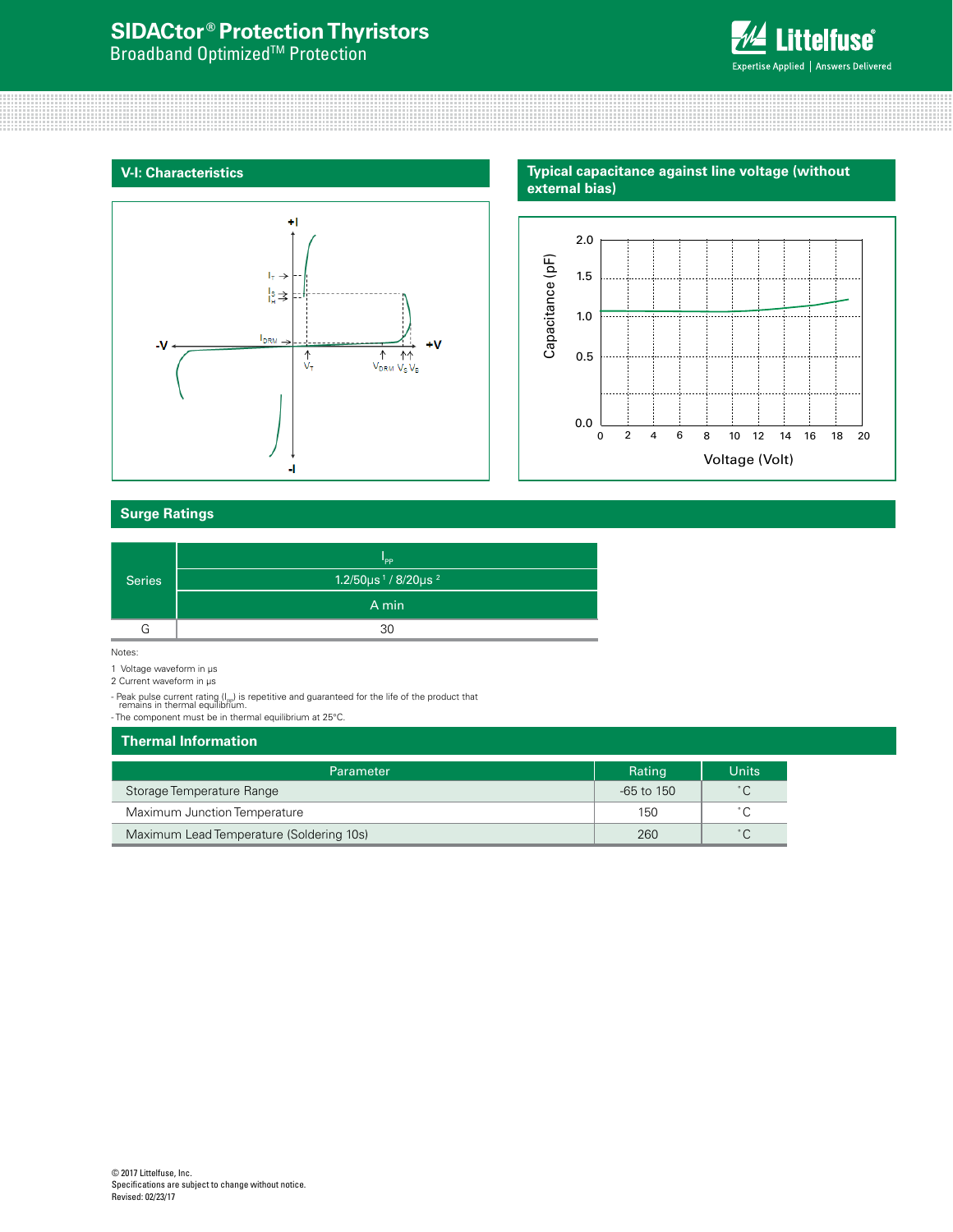**Broadband Optimized<sup>™</sup> Protection** 







# **Soldering Parameters**

| <b>Reflow Condition</b>                     | Pb-Free assembly                         |                  |  |
|---------------------------------------------|------------------------------------------|------------------|--|
|                                             | -Temperature Min $(T_{s(min)})$          | $150^{\circ}$ C  |  |
| Pre Heat                                    | -Temperature Max (T <sub>s(max)</sub> )  | $200^{\circ}$ C  |  |
|                                             | -Time (Min to Max) $(t_n)$               | 60-180 secs.     |  |
| to peak)                                    | Average ramp up rate (Liquidus Temp (T.) | 3°C/sec. Max.    |  |
| $T_{S(max)}$ to $T_{L}$ - Ramp-up Rate      |                                          | 3°C/sec. Max.    |  |
| Reflow                                      | -Temperature (T.) (Liquidus)             | $+217^{\circ}$ C |  |
|                                             | -Temperature (t,)                        | 60-150 secs.     |  |
| PeakTemp (T <sub>a</sub> )                  |                                          | $250(+0/-5)$ °C  |  |
| Time within 5°C of actual Peak Temp $(t_0)$ |                                          | 20-40 secs.      |  |
| Ramp-down Rate                              |                                          | 6°C/sec. Max.    |  |
| Time 25°C to Peak Temp $(T_p)$              |                                          | 8 min. Max.      |  |
| Do not exceed                               |                                          | $260^{\circ}$ C  |  |

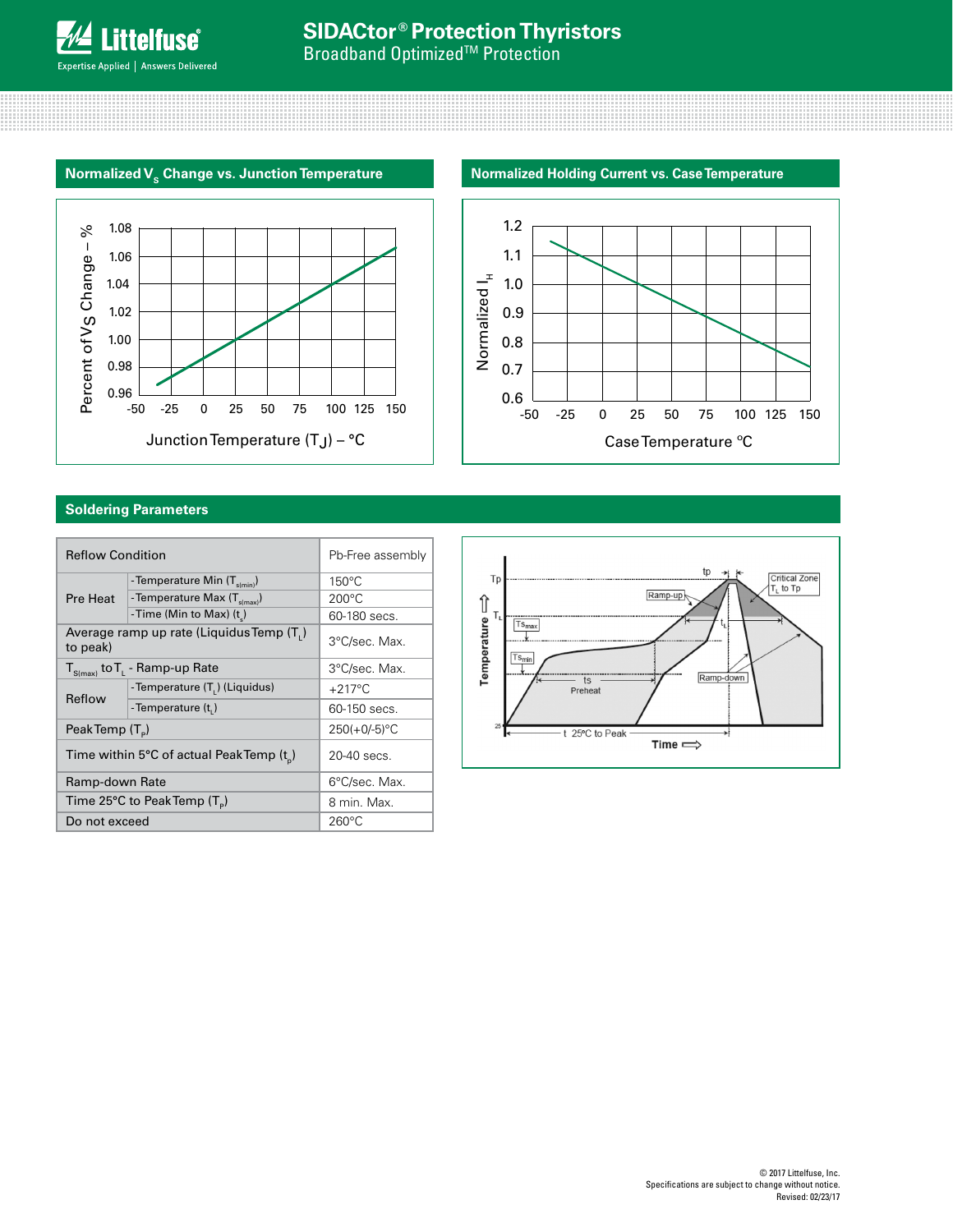# **SIDACtor ® Protection Thyristors**

**Broadband Optimized<sup>™</sup> Protection** 



## **Physical Specifications**

| <b>Lead Plating</b>       | $SOT23 \cdot \text{Matte Tin}$ |  |
|---------------------------|--------------------------------|--|
| <b>Lead Material</b>      | Copper Alloy                   |  |
| <b>Lead Coplanarity</b>   | 0.0004 inches (0.102mm)        |  |
| <b>Subsitute Material</b> | Silicon                        |  |
| <b>Body Material</b>      | Molded Epoxy                   |  |
| Flammability              | V-0                            |  |

Notes:

1. All dimensions are in millimeters. 2. Dimensions include solder plating. 3. Dimensions are exclusive of mold flash & metal burr.

4. All specifications comply to JEDEC MO-178

5. Blo is facing up for mold and facing down for trim/form, i.e. reverse trim/form. 6. Package surface matte tine

## **Environmental Specifications**

| <b>Temp Cycling</b>               | Mil-STD-883, Method 1010.8 Condition<br>C, -65 $^{\circ}$ C to +150 $^{\circ}$ C<br>168 Hrs, 85°C /60%RH+3IR-Reflow,<br>260°C +5V, -0°C |  |
|-----------------------------------|-----------------------------------------------------------------------------------------------------------------------------------------|--|
| <b>Bias Humidity</b>              | JESD 22-A101 85°C, 85°CRH. 50V<br>168 Hrs, 85°C /60%RH+3IR-Reflow,<br>260°C +5V. -0°C                                                   |  |
| <b>Pressure Cooker</b>            | JEDEC 22-A102 No Bias, 121°C,<br>100%RH 96Hrs/192Hrs.<br>168 Hrs, 85°C /60%RH+3IR-Reflow,<br>260°C +5V, -0°C                            |  |
| <b>High Temp Storage</b>          | JESD 22-A103 Con B. 150°C, no bias 1000Hrs                                                                                              |  |
| <b>HTRB</b>                       | JESD 22-108<br>168 Hrs, 85°C /60%RH+3IR-Reflow,<br>$260^{\circ}$ C +5V. -0 $^{\circ}$ C                                                 |  |
| <b>Thermal Shock</b>              | Mil-STD-883, Method 1011.9 Condition<br>A, 0°C to 100°C<br>168 Hrs, 85°C /60%RH+3IR-Reflow,<br>260°C +5V, -0°C                          |  |
| C-SAM                             | As per flow, JSTD-020 pre&post preconditioning<br>test.                                                                                 |  |
| <b>Wet Humidity</b><br>(Tin only) | JESD 201 standard: 55°C/85%RH                                                                                                           |  |

### **Dimensions - SOT23-6**



Recommended Solder Pad Layout



| <b>Dimensions</b> |               | Inches         |               | <b>Millimeters</b> |
|-------------------|---------------|----------------|---------------|--------------------|
|                   | Min           | <b>Max</b>     | Min           | <b>Max</b>         |
| A                 | 0.041         | 0.057          | 1.050         | 1.450              |
| A <sub>1</sub>    | 0.000         | 0.006          | 0.000         | 0.150              |
| A2                | 0.041         | 0.051          | 1.050         | 1.300              |
| b                 | 0.014         | 0.020          | 0.350         | 0.508              |
| C                 | 0.004         | 0.008          | 0.090         | 0.200              |
| D                 | 0.110         | 0.118          | 2.800         | 3.000              |
| E                 | 0.102         | 0.118          | 2.600         | 3.000              |
| E1                | 0.057         | 0.069          | 1.450         | 1.750              |
| e                 |               | 0.037 (BSC)    | 0.950 (BSC)   |                    |
| e1                | 0.071         | 0.075          | 1.800         | 1.900              |
| $L$ (note 4.5)    | 0.004         | 0.023          | 0.100         | 0.600              |
| N (note 6)        | 6             |                |               | 6                  |
| $\alpha$          | $0^{\circ}$ C | $10^{\circ}$ C | $0^{\circ}$ C | $10^{\circ}$ C     |
| M                 |               | 0.102          |               | 2.590              |
| $\Omega$          |               | 0.027          |               | 0.690              |
| P                 |               | 0.039          |               | 0.990              |
| R                 |               | 0.038          |               | 0.950              |

Notes:

1. Dimensioning and tolearances per ANSI 14.5M-1982.

2. Package conforms to EIAJ SC-74 (1992)

3. Dimensions D and E1 are exclusive of mold flash, protrusions, or gate burrs.

4. Foot lenth L measured at reference to seatng plane.

5. "L" is the length of flat foot surface for soldering to substrate.<br>6. "N" is the number of terminal positions.

6. "N" is the number of terminal positions.<br>7. Controlling dimension: MILLIMETER. Converted inch dimensions are not necessarily<br>— exact.

© 2017 Littelfuse, Inc. Specifications are subject to change without notice. Revised: 02/23/17